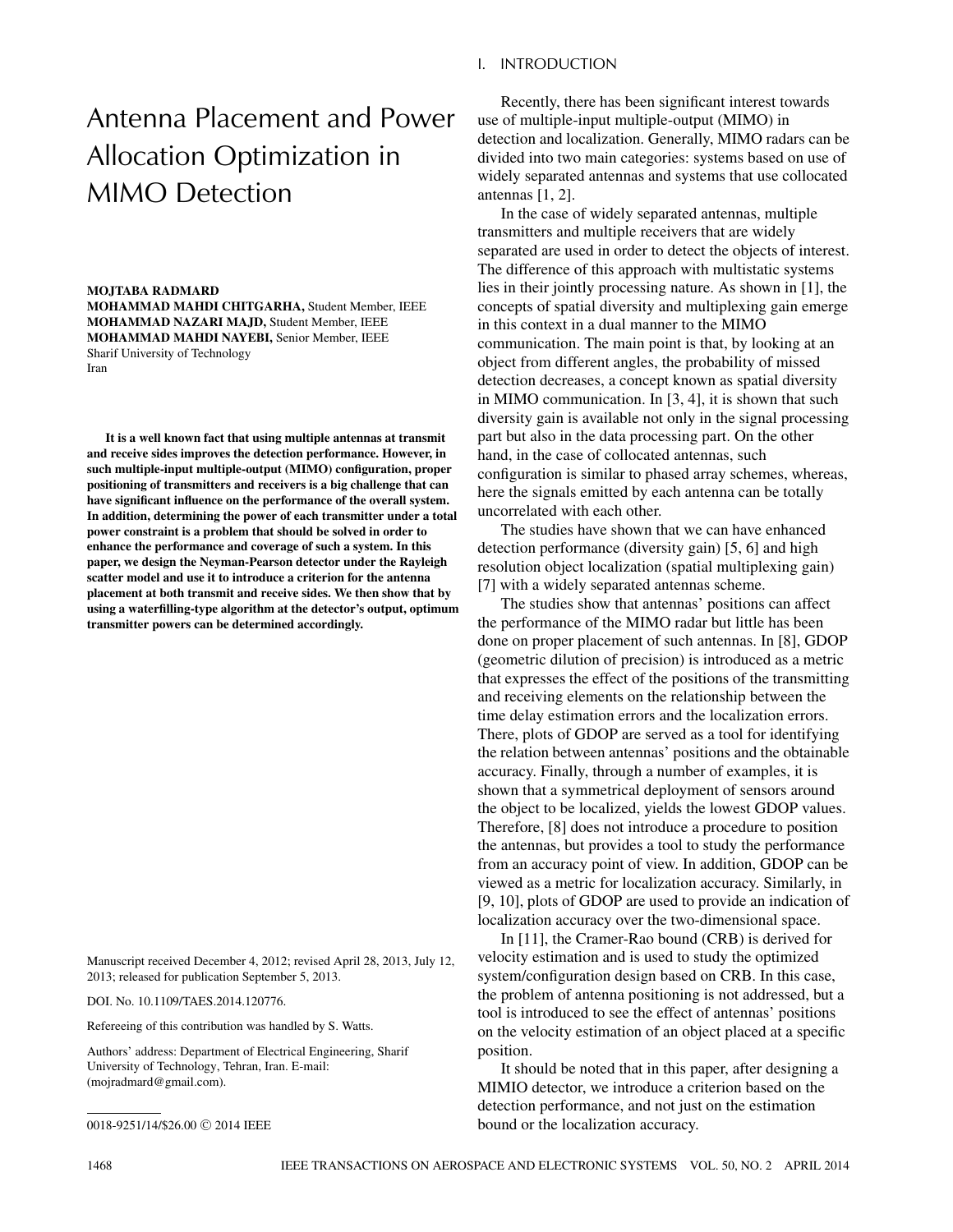In [12–14], similar procedures are developed for placing the receive antennas in a MIMO passive coherent location (PCL) scheme, in which the noncooperative transmitters' positions and powers are not under control. In that scenario, the multiplication of the probabilities of missed detection of each receiver from each transmitter is used as a criterion. In addition, the signal model in the PCL is different from what we are considering here.

In [15], a scheme is proposed to adjust the power weights at the transmit antennas proportionally by taking into account the correlation and line-of-sight information present at the transmitters. Antennas that are correlated or perceive low line-of-sight reflectivity are allocated less power so that the total available energy is spread across diversity branches and strong reflectors, accordingly. It is shown that this work will alleviate the performance of MIMO systems in the existence of correlation and Ricean scattering models. However, in this manuscript, we consider the Rayleigh scatter model for the objects (Swerling model) and do the power allocation without the assumption of having such information at the transmit side.

In [16–18], the energy allocation is adopted to improve the detection of a target, for which the RCS and location have been estimated before. But, in this paper the target behaves as a Rayleigh scatterer and the power allocation is done in order to improve the performance over the whole region of interest. In addition, in [19], the proposed resource allocation scheme to maximize the minimum probability of detection in the surveillance area assumes that the target's RCS has a zero-mean complex Gaussian distribution.

In [20], two resource allocation schemes for multiple detection systems are proposed. The first approach fully utilizes all available infrastructure in the localization process, i.e., all transmit and receive systems, while minimizing the total transmit energy. The power allocation among the transmit antennas is optimized such that a predefined estimation mean-square error (MSE) objective is met, while keeping the transmitted power at each station within an acceptable range. The second scheme minimizes the number of transmit and receive antennas employed in the estimation process by effectively choosing a subset of antennas such that the required MSE performance threshold is attained. Here, similarly, only the estimation is considered, while we need to detect the object first.

## II. TRANSMITTERS' POSITIONING

The power of the transmitted signal from the transmitter at  $\tilde{X}$  seen by an object located at the position  $\tilde{Z}$ can be computed as below

$$
P_r = \frac{P_t \sigma_t^2}{4\pi R^2 L_c} \tag{1}
$$

where  $P_t$ ,  $R$ ,  $\sigma_t^2$ , and  $L_c$  are the transmitter power, distance between transmitter and object, radar cross section (RCS) of object, and scattering loss, respectively.

We use this power as the criterion for placing the transmitters. The procedure is as follows.

First, we intend to find the best position of the first transmitter. For a transmitter located at a specific  $\tilde{X}$  in the region of interest, we compute the average power of (1) by changing the position of the object  $(\tilde{Z})$  over the whole region of interest. The resulting average power will be an indicator of how much  $\tilde{X}$  is good to place the transmitter. After changing  $\tilde{X}$  all over the region of interest (the radar's surveillance region) and computing the average power for each one, the position resulting in the highest average power is chosen as the best position for placing the first transmit antenna  $(\hat{X}_1)$ .

In order to find the best position of the second transmitter, we repeat the mentioned procedure, however, with a little modification. This time we use the reciprocal of the first transmitter's power (which is already positioned at  $\hat{X}_1$ ) at each  $\tilde{Z}$  as a weighting coefficient, before taking the average. We do this so that the second transmitter compensates the first one at locations where the first one's power is low.

Finding the next transmitters' positions are similar to the second one. But it should be noted that for each one, the weighting coefficient is the reciprocal of the sum of the previously positioned transmitters' powers.

## III. RECEIVERS' POSITIONING

#### A. Neyman-Pearson Detector

First, the goal is to find a criterion, based on which, we can choose the positions of the receivers.

Here, we design the Neyman-Pearson detector while having multiple antennas at transmit and receive sides. We assume the orthogonality of the transmitted signals, i.e.,

$$
\int_{-\infty}^{\infty} s_k(t) s_k'^*(t+\tau) dt = \begin{cases} 1 & \text{if } k = k', \tau = 0 \\ 0 & \text{otherwise} \end{cases}
$$
 (2)

Let the coordinate vectors of the transmitters' positions and the receivers' positions be denoted by  $TX_m(1 \leq m \leq N_i)$  and  $RX_n(1 \leq n \leq N_r)$ , respectively. Now, consider the hypothesis in which we assume an object exists in the specific bistatic range corresponding to the position  $\tilde{Y}$ . The bistatic range of the echo from the *i*'th transmitter at the *r*'th receiver will be

$$
r_{it} + r_{tr} \tag{3}
$$

where  $r_{it}$  and  $r_{tr}$  represent the (*i*'th TX-object) and (object-*r*'th RX) distance, respectively. We use Neyman-Pearson detector [21] since priori probabilities are unknown. Therefore, the likelihood ratio L(**y**) (defined in (13)) is compared with threshold value *η*, which is determined according to the false alarm probability. Therefore, in the  $H_0$  hypothesis, i.e., in the absence of the object to be localized, the received signal is pure noise. However, in the  $\mathcal{H}_1$  hypothesis, i.e., in the presence of an object, the received signal is the sum of the echo signal and pure noise. In the following, the signal model that is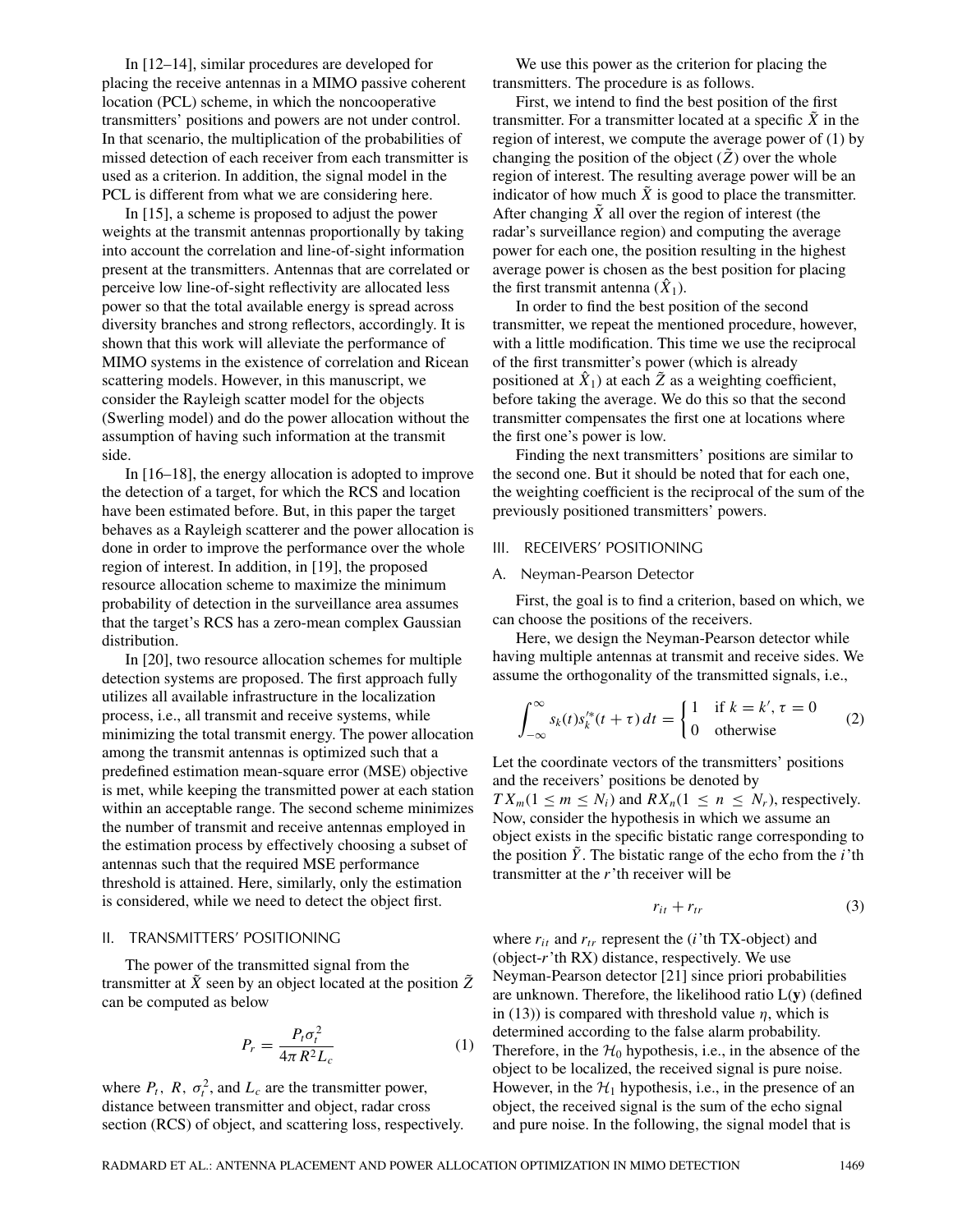based on such hypotheses is given for each receiver.

$$
\mathcal{H}_0: \mathbf{y}_r = \mathbf{n} \qquad \qquad r = 1, \dots, N_r
$$
  

$$
\mathcal{H}_1: \mathbf{y}_r = \mathbf{n} + \sum_{i=1}^{N_i} \alpha_{ri} \mathbf{s}_i (t - \tau_{ri}) \qquad r = 1, \dots, N_r
$$
 (4)

where  $y_r$ ,  $s_i$ , and **n** are the received signal, *i*'th transmitter signal, and additive white Gaussian noise vectors at the *r*'th receiver, respectively. Also  $\tau_{ri}$  is the bistatic range delay (*i*'th TX-object-*r*'th RX) and  $\alpha_{ri}$  is the amplitude of the received signal. We assume the Swerling I model for the RCS of the object:

$$
f_{\sigma_t}(x) = \frac{x}{\sigma_0^2} e^{-\frac{x^2}{2\sigma_0^2}}
$$
 (5)

where  $\sigma_0^2$  is the average RCS of the object. Therefore, according to the free space propagation loss equation, we can write

$$
\alpha_{ri} = \frac{\sigma_i}{r_{1i}r_{2i}} \sqrt{\frac{P_t G_t G_r I_p \lambda^2}{(4\pi)^3 L_c L_r}}
$$
(6)

In the above equation,  $P_t$  is the transmitted power,  $G_t$  and  $G_r$  are the transmitting and receiving antenna gains, respectively,  $I_p$  is the processing gain at the receiver,  $\lambda$  is wavelength,  $L_c$  is the scattering loss, and  $L_r$  is the receiver loss. From (5), (6)

$$
f_{\alpha_{ri}}(x) = \frac{x}{\sigma_{ri}^2} e^{-\frac{x^2}{2\sigma_{ri}^2}}
$$
 (7)

where

$$
\sigma_{ri}^{2} = \frac{P_{i} G_{i} G_{r} I_{p} \sigma_{0}^{2} \lambda^{2}}{(4\pi)^{3} r_{1i}^{2} r_{2i}^{2} L_{c} L_{r}}
$$
(8)

As the antennas are widely separated, we can assume that the different  $\sigma_{ri}$ s are independent [1]. If we consider Gaussian distribution function for noise, by using hypothesis signal models,

$$
f_{\mathbf{Y}_r}(\mathbf{y}_r|\mathcal{H}_0) \sim \mathcal{N}(0, \sigma^2 I)
$$

$$
f_{\mathbf{Y}_r}(\mathbf{y}_r|\mathcal{H}_1, \alpha_{ri}) \sim \mathcal{N}(\mathbf{s}_{0r}, \sigma^2 I)
$$
 (9)

In the above equation  $\sigma^2$  is the noise variance,  $\mathbf{y}_r$  is the *r*'th receiver signal vector, and

$$
\mathbf{s}_{0r} \stackrel{\Delta}{=} \Sigma_{i=1}^{N_i} \alpha_{ri} \mathbf{s}_i (t - \tau_{ri}) \tag{10}
$$

We define

$$
\mathbf{s}_0 \stackrel{\Delta}{=} \left[\mathbf{s}_{01} \; \mathbf{s}_{02} \; \dots \; \mathbf{s}_{0N_r}\right]^T \tag{11}
$$

and,

$$
\mathbf{y} \stackrel{\Delta}{=} [\mathbf{y}_1 \ \mathbf{y}_2 \ \dots \ \mathbf{y}_{N_r}]^T \tag{12}
$$

where **y** consists of the received signal vectors of all receivers.

We can write the likelihood ratio for the Neyman-Pearson detector as the following.

$$
L(\mathbf{y}) = \frac{f_{\mathbf{Y}}(\mathbf{y}|\mathcal{H}_1)}{f_{\mathbf{Y}}(\mathbf{y}|\mathcal{H}_0)}
$$
(13)

In this way, we can set the threshold from the desired probability of false alarm.

$$
f_{\mathbf{Y}}(\mathbf{y}|\mathcal{H}_0) = \frac{1}{(2\pi\sigma^2)^{N/2}} \Pi_{r=1}^{N_r} \{e^{-\frac{\|\mathbf{y}_r\|^2}{2\sigma^2}}\}
$$
(14)

where  $N$  is the length of the received vector. From  $(9)$  we have

$$
f_{\mathbf{Y}}(\mathbf{y}|\mathcal{H}_{l}) = \int_{0}^{\infty} \int_{0}^{\infty} f_{\mathbf{Y}}(\mathbf{y}|\mathcal{H}_{1}, \alpha_{ri}) \Pi_{i=1}^{N_{i}} \Pi_{r=1}^{N_{r}} f_{\alpha_{ri}}(\alpha_{ri}) d\alpha_{ri}
$$
  
\n
$$
= \int_{0}^{\infty} \int_{0}^{\infty} \frac{1}{(2\pi\sigma^{2})^{N/2}} e^{-\frac{\|\mathbf{y}-\mathbf{s}_{0}\|^{2}}{2\sigma^{2}}} \Pi_{i=1}^{N_{i}} \Pi_{r=1}^{N_{r}} f_{\alpha_{ri}}(\alpha_{ri}) d\alpha_{ri}
$$
  
\n
$$
= \int_{0}^{\infty} \int_{0}^{\infty} \frac{1}{(2\pi\sigma^{2})^{N/2}} e^{-\frac{\|\mathbf{y}\|^{2} - 2\gamma^{T}\mathbf{s}_{0} + \|\mathbf{s}_{0}\|^{2}}{2\sigma^{2}}}
$$
  
\n
$$
\times \Pi_{i=1}^{N_{i}} \Pi_{r=1}^{N_{r}} f_{\alpha_{ri}}(\alpha_{ri}) d\alpha_{ri}
$$
 (15)

As mentioned earlier, the transmitted signals are orthogonal, so that

$$
\mathbf{s}_i^T(t - \tau_{ri})\mathbf{s}_j(t - \tau_{rj}) = \delta_{ij} \tag{16}
$$

Therefore,

$$
\|\mathbf{s}_0\|^2 = \mathbf{s}_0^T \mathbf{s}_0 = \sum_{r=1}^{N_r} \mathbf{s}_{0r}^T \mathbf{s}_{0r}
$$
  
\n
$$
= \sum_{r=1}^{N_r} \sum_{i=1}^{N_i} \sum_{j=1}^{N_j} \alpha_{ri} \mathbf{s}_i^T (t - \tau_{ri}) \alpha_{rj} \mathbf{s}_j (t - \tau_{rj})
$$
  
\n
$$
= \sum_{r=1}^{N_r} \sum_{i=1}^{N_i} \alpha_{ri}^2
$$
 (17)

$$
\|\mathbf{y}\|^2 = \sum_{r=1}^{N_r} \|\mathbf{y}_r\|^2 = \frac{1}{N_i} \sum_{i=1}^{N_i} \sum_{r=1}^{N_r} \|\mathbf{y}_r\|^2 \qquad (18)
$$

$$
\mathbf{y}^T \mathbf{s}_0 = \sum_{r=1}^{N_r} \mathbf{y}_r^T \sum_{i=1}^{N_i} \alpha_{ri} \mathbf{s}_i (t - \tau_{ri})
$$
  
= 
$$
\sum_{r=1}^{N_r} \sum_{i=1}^{N_i} \alpha_{ri} \mathbf{y}_r^T \mathbf{s}_i (t - \tau_{ri})
$$
 (19)

and

$$
f_{\mathbf{Y}}(\mathbf{y}|\mathcal{H}_{1}) = \int_{0}^{\infty} \dots \int_{0}^{\infty} \frac{1}{(2\pi\sigma^{2})^{N/2}}
$$
  
\n
$$
\times e^{-\frac{\sum_{i=1}^{N_{i}}\sum_{r=1}^{N_{r}}\left(\frac{1}{N_{i}}||\mathbf{y}_{r}||^{2} - 2\alpha_{ri}\mathbf{y}_{r}^{T}\mathbf{s}_{i}(t-\tau_{ri}) + \alpha_{ri}^{2}\right)}{2\sigma^{2}}}
$$
  
\n
$$
\times \Pi_{i=1}^{N_{i}} \Pi_{r=1}^{N_{r}} f_{\alpha_{ri}}(\alpha_{ri}) d\alpha_{ri}
$$
  
\n
$$
= \frac{1}{(2\pi\sigma^{2})^{N/2}} \Pi_{i=1}^{N_{i}} \Pi_{r=1}^{N_{r}}
$$
  
\n
$$
\int_{0}^{\infty} e^{-\frac{\frac{1}{N_{i}}||\mathbf{y}_{r}||^{2} - 2\alpha_{ri}\mathbf{y}_{r}^{T}\mathbf{s}_{i}(t-\tau_{ri}) + \alpha_{ri}^{2}}{2\sigma^{2}} f_{\alpha_{ri}}(\alpha_{ri}) d\alpha_{ri}}
$$
  
\n
$$
= \frac{1}{(2\pi\sigma^{2})^{N/2}} \Pi_{i=1}^{N_{i}} \Pi_{r=1}^{N_{r}} I_{ri}
$$
 (20)

where

$$
I_{ri} = \int_0^\infty e^{-\frac{\frac{1}{N_i}||\mathbf{y}_r||^2 - 2\alpha_{ri}\mathbf{y}_r^T\mathbf{s}_i(t - \tau_{ri}) + \alpha_{ri}^2}{2\sigma^2}} f_{\alpha_{ri}}(\alpha_{ri}) d\alpha_{ri}
$$
 (21)

Substituting from (7), we have

1470 IEEE TRANSACTIONS ON AEROSPACE AND ELECTRONIC SYSTEMS VOL. 50, NO. 2 APRIL 2014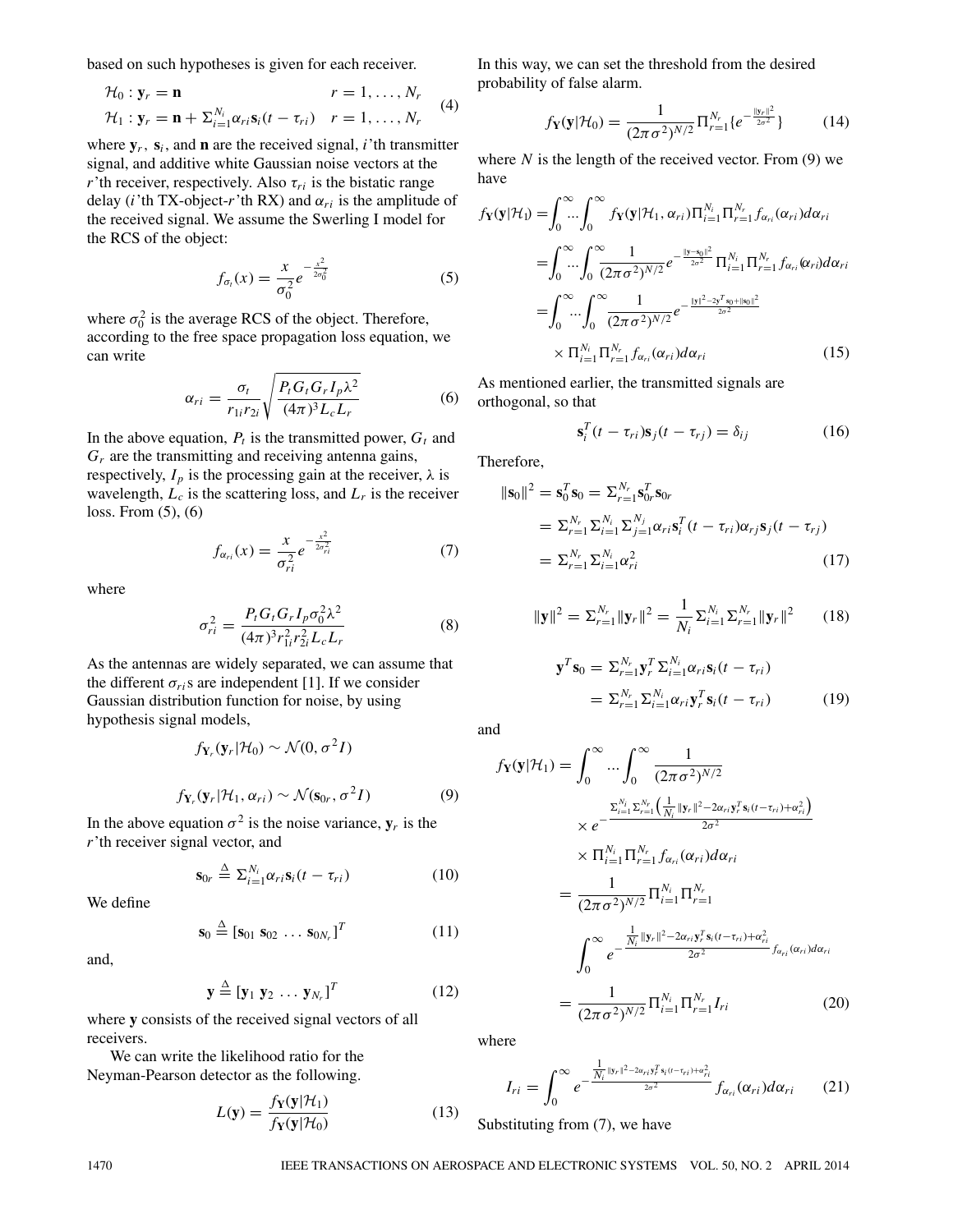$$
I_{ri} = \int_0^\infty e^{-\frac{\frac{1}{N_i}||\mathbf{y}_r||^2 - 2xy_r^T \mathbf{s}_i(t - \tau_{ri}) + x^2}{2\sigma^2}} \frac{x}{\sigma_{ri}^2} e^{-\frac{x^2}{2\sigma_{ri}^2}} dx
$$
  
\n
$$
= e^{-\frac{||\mathbf{y}_r||^2}{2N_i\sigma^2}} \int_0^\infty \frac{x}{\sigma_{ri}^2} e^{-\frac{x^2 - 2xy_r^T \mathbf{s}_i(t - \tau_{ri})}{2\sigma^2} - \frac{x^2}{2\sigma_{ri}^2}} dx
$$
  
\n
$$
= \frac{e^{-\frac{||\mathbf{y}_r||^2}{2N_i\sigma^2}}}{\sigma_{ri}^2} \int_0^\infty x e^{-\frac{1}{2}(\frac{1}{\sigma^2} + \frac{1}{\sigma_{ri}^2})x^2 + \frac{x}{\sigma^2} \mathbf{y}_i^T \mathbf{s}_i(t - \tau_{ri})}{\sigma_{ri}^2} dx
$$
  
\n
$$
= \frac{e^{-\frac{||\mathbf{y}_r||^2}{2N_i\sigma^2}}}{\sigma_{ri}^2} \int_0^\infty x e^{-a_{1ri}^2 x^2 + a_{2ri}x} dx
$$
 (22)

where

$$
a_{1ri}^2 = \frac{1}{2}(\frac{1}{\sigma^2} + \frac{1}{\sigma_{ri}^2})
$$
  

$$
a_{2ri} = \frac{1}{\sigma^2} \mathbf{y}_r^T \mathbf{s}_i (t - \tau_{ri})
$$
 (23)

so,

$$
I_{ri} = \frac{e^{-\frac{\|\mathbf{y}_r\|^2}{2N_i\sigma^2}}}{\sigma_{ri}^2} \int_0^\infty x e^{-(a_{1ri}x - \frac{a_{2ri}}{2a_{1ri}})^2} e^{\frac{a_{2ri}^2}{4a_{1ri}^2}} dx \tag{24}
$$

If we define

$$
u = a_{1ri}x - \frac{a_{2ri}}{2a_{1ri}} \tag{25}
$$

then

$$
I_{ri} = \frac{e^{\frac{a_{2ri}^2}{4a_{1ri}^2} - \frac{\|y_r\|^2}{2N_i\sigma^2}}}{\sigma_{ri}^2} (\int_{-\frac{a_{2ri}}{2a_{1ri}}}^{\infty} \frac{1}{a_{1ri}^2} u e^{-u^2} du
$$
  
+ 
$$
\int_{-\frac{a_{2ri}}{2a_{1ri}}}^{\infty} \frac{a_{2ri}}{2a_{1ri}^3} e^{-u^2} du
$$
  
= 
$$
\frac{e^{-\frac{\|y_r\|^2}{2N_i\sigma^2}}}{2a_{1ri}^2 \sigma_{ri}^2} (1 + \frac{a_{2ri}}{a_{1ri}} \sqrt{\pi} e^{\frac{a_{2ri}^2}{4a_{1ri}^2}} Q(-\frac{a_{2ri}}{\sqrt{2}a_{1ri}}))
$$
  
= 
$$
\frac{e^{-\frac{\|y_r\|^2}{2N_i\sigma^2}}}{1 + \frac{\sigma_{ri}^2}{\sigma^2}} (1 + \frac{a_{2ri}}{a_{1ri}} \sqrt{\pi} e^{\frac{a_{2ri}^2}{4a_{1ri}^2}} Q(-\frac{a_{2ri}}{\sqrt{2}a_{1ri}}))
$$
(26)

Substituting this result in (20),

$$
f_{\mathbf{Y}}(\mathbf{y}|\mathcal{H}_1) = \frac{1}{(2\pi\sigma^2)^{N/2}} \Pi_{i=1}^{N_i} \Pi_{r=1}^{N_r}
$$

$$
\{\frac{e^{-\frac{||\mathbf{y}_r||^2}{2N_i\sigma^2}}}{1 + \frac{\sigma_{ri}^2}{\sigma^2}} (1 + \frac{a_{2ri}}{a_{1ri}} \sqrt{\pi} e^{\frac{a_{2ri}^2}{4a_{1ri}^2}} Q(-\frac{a_{2ri}}{\sqrt{2}a_{1ri}}))\}
$$
(27)

Substituting  $(14)$ ,  $(27)$  in  $(13)$  yields

$$
L(\mathbf{y}) = \frac{f_{\mathbf{Y}}(\mathbf{y}|\mathcal{H}_1)}{f_{\mathbf{Y}}(\mathbf{y}|\mathcal{H}_0)}
$$
  
=  $\Pi_{i=1}^{N_i} \Pi_{r=1}^{N_r} \{ \frac{1}{1 + \frac{\sigma_{ri}^2}{\sigma^2}} (1 + \frac{a_{2ri}}{a_{1ri}} \sqrt{\pi} e^{\frac{a_{2ri}^2}{4a_{1ri}^2}} Q(-\frac{a_{2ri}}{\sqrt{2}a_{1ri}})) \}$  (28)

If  $L(y)$  is greater than the threshold,  $H_1$  is chosen, otherwise  $\mathcal{H}_0$  is chosen.

$$
L(\mathbf{y}) \ge \eta_1 \tag{29}
$$

Then,

$$
\Pi_{i=1}^{N_i} \Pi_{r=1}^{N_r} \{ \frac{1}{1 + \frac{\sigma_{ri}^2}{\sigma^2}} (1 + \frac{a_{2ri}}{a_{1ri}} \sqrt{\pi} e^{\frac{a_{2ri}^2}{4a_{1ri}^2}} Q(-\frac{a_{2ri}}{\sqrt{2}a_{1ri}})) \} \gtrsim \eta_1
$$
\n(30)

With removing the constant term,

$$
\Pi_{i=1}^{N_i} \Pi_{r=1}^{N_r} \{(1 + \frac{a_{2ri}}{a_{1ri}} \sqrt{\pi} e^{\frac{a_{2ri}^2}{4a_{1ri}^2}} Q(-\frac{a_{2ri}}{\sqrt{2} a_{1ri}}))\} \gtrsim \eta_2 \quad (31)
$$

As *L*(**y**) is always positive and logarithmic function is monotonic,  $Log(L(y))$  can be compared with new threshold. Thus,

$$
\sum_{i=1}^{N_i} \sum_{r=1}^{N_r} \{ \text{Log}(1 + \frac{a_{2ri}}{a_{1ri}} \sqrt{\pi} e^{\frac{a_{2ri}^2}{4a_{1ri}^2}} Q(-\frac{a_{2ri}}{\sqrt{2}a_{1ri}})) \} \gtrless \eta
$$
\n(32)

This detector is optimal for the above MIMO problem, so we define the following statistic

$$
T \stackrel{\Delta}{=} \Sigma_{i=1}^{N_i} \Sigma_{r=1}^{N_r} \{ \text{Log}(1 + \frac{a_{2ri}}{a_{1ri}} \sqrt{\pi} e^{\frac{a_{2ri}^2}{4a_{1ri}^2}} Q(-\frac{a_{2ri}}{\sqrt{2}a_{1ri}})) \}
$$
(33)

As this statistic is always positive, the following expression can be an indicator of the detector's output signal-to-noise ratio (SNR). The reduction is a consequence of the logarithmic property.

$$
SNR = E\{T|\mathcal{H}_1\} - E\{T|\mathcal{H}_0\}
$$
 (34)

In Appendix B, it is shown that  $E\{T | \mathcal{H}_1\}$  and  $E\{T | \mathcal{H}_0\}$  are monotonically increasing functions of  $\frac{a_{2ri}}{a_{1ri}}|\mathcal{H}_1$  and  $\frac{a_{2ri}}{a_{1ri}}|\mathcal{H}_0$ , respectively. Consequently, an increase in the difference of  $\frac{a_{2ri}}{a_{1ri}}$  |H<sub>1</sub>,  $\frac{a_{2ri}}{a_{1ri}}$  |H<sub>0</sub> will lead to an increase in the difference  $\int_{a_{1x}i}^{a_{1x}i} f(t) \cdot \int_{a_{1x}i}^{a_{1x}i} f(t) dt$  which means an increase in SNR. It can be seen from the following equation that by increasing an object's RCS, decreasing noise power, increasing received signal energy (i.e., decreasing the bistatic range, increasing transmit power, antenna and other gains) and better signal matching, detection is better and lower missed detection is achieved as expected.

$$
\frac{a_{2ri}}{a_{1ri}}|\mathcal{H}_1 - \frac{a_{2ri}}{a_{1ri}}|\mathcal{H}_0
$$
\n
$$
= \frac{\sqrt{2}}{\sigma\sqrt{1 + \frac{\sigma^2}{\sigma_{ri}^2}}}((n + \Sigma_{i=1}^{N_i} \alpha_{ri} s_i(t - \tau_{ri})) - n)^T s_i(t - \tau_{ri}))
$$
\n(35)

Such approach is used as the criterion for receivers' positioning according to the procedure we introduce later. Due to complicated integral computations in finding expectations, a numerical approach is adopted.

### B. SNR as a Criterion for Placing the Receive Antennas

Here, we use the detector's output SNR (34) as a criterion to find the proper positions for placing the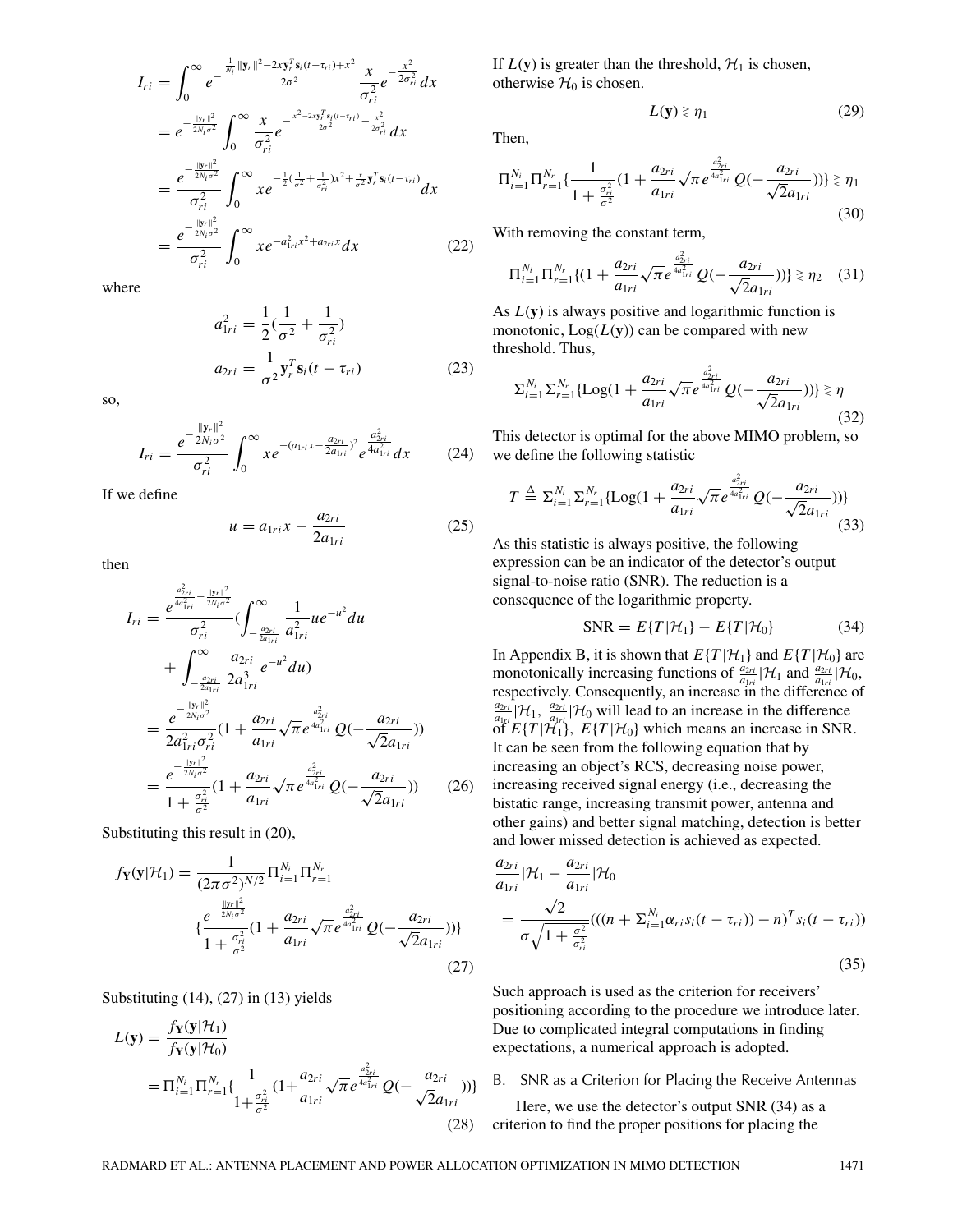receivers. The procedure of placing the receive antennas is similar to the procedure of placing transmit antennas.

Each of the region's positions is a candidate for placing the first receive antenna at that point. Suppose we place the receiver at the point  $\tilde{Y}$ . So, for the position  $\tilde{Y}$ , we can compute output SNR of the detector. However, the value of SNR changes by changing the position of the object  $(\tilde{Z})$ . Therefore, we evaluate the average of the values of SNRs after changing the object's position  $(\tilde{Z})$  in the whole region. Subsequently, this average SNR can be a criterion of how much  $\tilde{Y}$  is good for placing the receiver. The position  $\tilde{Y}$  resulting in the highest average SNR is chosen to place the first reciver.

To locate the next receivers, we repeat this procedure. However, before taking the average, we use the reciprocal of the SNR, gained from the previously located receivers, at each  $\tilde{Z}$  as a weighting coefficient.

## IV. POWER ALLOCATION

In the previous stage (antenna placement), for simplification, we have assumed all the transmitters have the same power. The next step of setting up our MIMO system is to define each transmitter's power in order to improve the performance. Here, the constraint is that overall power is constant.

## A. Solution Approach

Now that the antennas' positions are determined, we need to introduce a criterion for each power allocation scheme when the object is at a specific location, e.g.  $\tilde{Z}$ . As we are dealing with  $L(y)$  in the detection process, we claim that  $E\{L(y|\mathcal{H}_1)\}\)$  is a suitable criterion for our purpose, where  $L(y)$  is defined in (28). However,  $E\{L(\mathbf{y}|\mathcal{H}_0)\}\$ is independent of the powers transmitted and is only a function of noise. Therefore, the power allocation scheme, which leads to higher  $E\{L(y|\mathcal{H}_1)\}\$  has better detection performance. The details of computing  $E\{L(\mathbf{y}|\mathcal{H}_1)\}\$ as a closed form are described in the next section. We show that the proposed approach will lead to the well-known waterfilling technique. After computing the power levels of each transmitter for the object located at  $\tilde{Z}$ , we change  $\tilde{Z}$  all over the region of interest and take the average of the resulting power levels to use as the final allocated power to the transmitters.

### B. Obtaining the Power Allocation Criterion

In order to decrease the complexity of the detector, we assume it is working at high SNR. Consequently, we can assume

$$
\frac{\sigma_{ri}}{\sigma} \gg 1\tag{36}
$$

Such assumption is not unusual by considering the processing gain. For example, if we assume the common parameters of Table I and the assumption that  $r_{1i}$ ,  $r_{2i}$  < 30 Km, then from (8) we have

$$
\frac{\sigma_{ri}^2}{\sigma^2} = 85.3 = 19.3dB
$$
\n(37)

| TABLE I<br>Sample Parameters |                  |  |  |  |
|------------------------------|------------------|--|--|--|
| $P_t$                        | 30 kW            |  |  |  |
| $N_i$                        | 3                |  |  |  |
| $N_r$                        | 3                |  |  |  |
| λ                            | 3 cm             |  |  |  |
| $R_r = G_t$                  | 20dB             |  |  |  |
| $F_n$                        | 7 dB             |  |  |  |
| $I_p$                        | 45 dB            |  |  |  |
| $L_c = L_r$                  | 0 dB             |  |  |  |
| $\sigma_0^2$                 | 2 m <sup>2</sup> |  |  |  |
| <b>BW</b>                    | 6 MHz            |  |  |  |

mint pr

By this assumption, we have

$$
a_{1ri}^2 = \frac{1}{2\sigma^2} \tag{38}
$$

$$
a_{2_{ri}}|\mathcal{H}_1 = \frac{\mathbf{y}_r^T.\mathbf{s}(t-\tau_{ri})}{\sigma^2}|\mathcal{H}_1 \approx \frac{\alpha_{ri}}{\sigma^2} = \frac{\nu_{ri}\sqrt{P_i}}{\sigma^2} \qquad (39)
$$

where

$$
v_{ri}^2 = \frac{\alpha_{ri}^2}{P_i} \tag{40}
$$

Therefore, from (28) we have

$$
L(\mathbf{y}) \approx \Pi_{i=1}^{N_i} \Pi_{r=1}^{N_r}
$$
  
\n
$$
\{\frac{1}{1 + \frac{\sigma_{ri}^2}{\sigma^2}} (1 + \sqrt{2\pi} \sigma a_{2ri} e^{\frac{a_{2ri}^2}{4a_{1ri}^2}} (1 - \frac{1}{\sqrt{2\pi} \sigma a_{2ri}} e^{-\frac{a_{2ri}^2}{4a_{1ri}^2}}))\}
$$
  
\n
$$
= \Pi_{i=1}^{N_i} \Pi_{r=1}^{N_r} \{\frac{1}{1 + \frac{\sigma_{ri}^2}{\sigma^2}} \sqrt{2\pi} \sigma a_{2ri} e^{\frac{a_{2ri}^2}{2}\sigma^2}\}
$$
(41)

where we have used

$$
Q(-x) \approx 1 - \frac{1}{\sqrt{2\pi}x} e^{-\frac{x^2}{2}}, x \gg 1
$$
 (42)

So,

$$
\ln L(\mathbf{y}|\mathcal{H}_1) = \sum_{i=1}^{N_i} \sum_{r=1}^{N_r} \ln(\sqrt{\pi} x_{ri} e^{\frac{x_{ri}^2}{4}}) - \ln(1 + \frac{\sigma_{ri}^2}{\sigma^2})
$$
\n(43)

where

$$
x_{ri} = \frac{a_{2ri}}{a_{1ri}} = \frac{\frac{v_{ri}\sqrt{P_i}}{\sigma^2}}{\sqrt{\frac{1}{2\sigma^2}}} = \frac{v_{ri}\sqrt{2P_i}}{\sigma}
$$
(44)

The constraint is that the sum of the transmitters' powers is constant, i.e.,

$$
\sum_{i=1}^{N_i} P_i = P \tag{45}
$$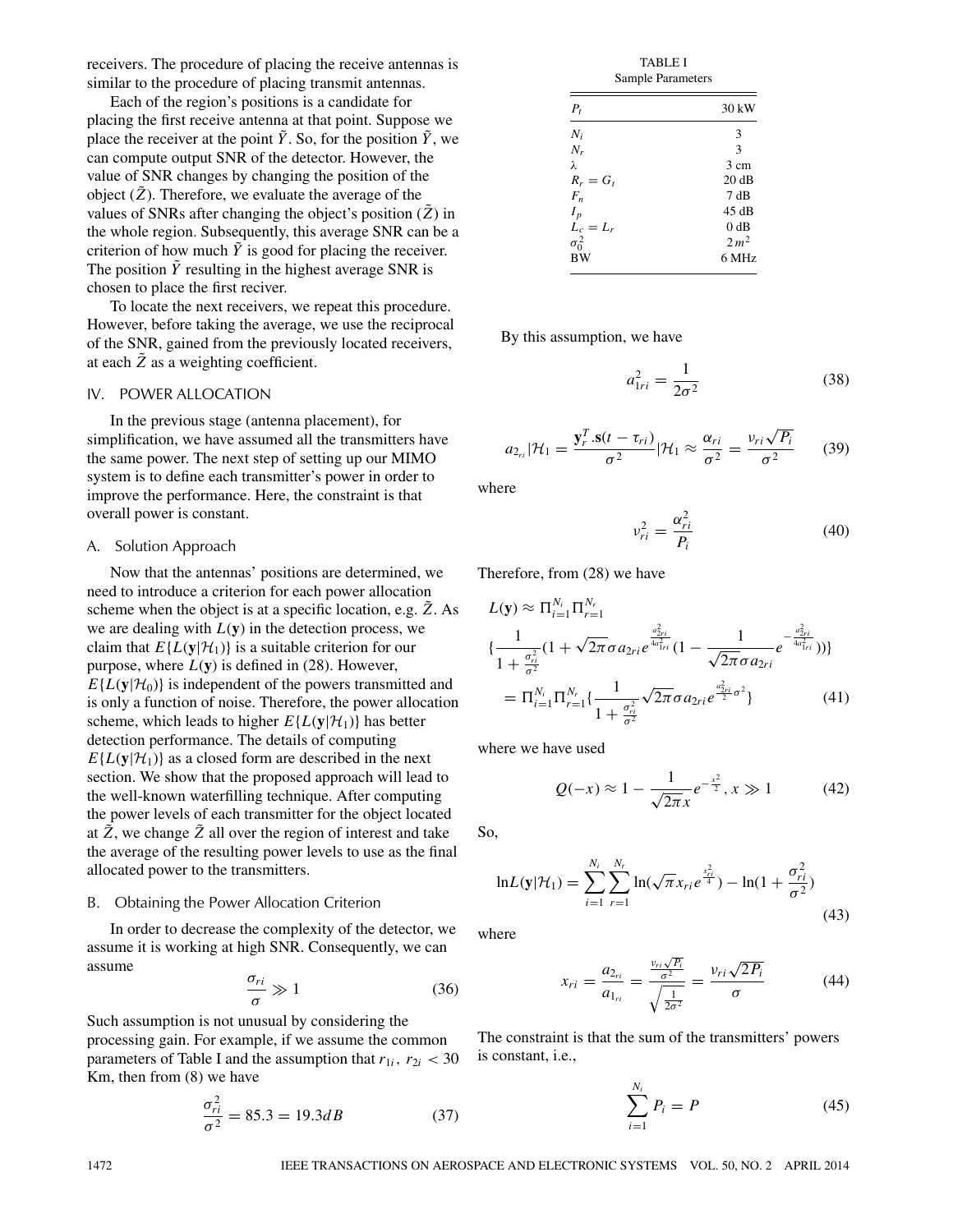In order to find the optimum power allocation between transmitters, we form the Lagrangian

$$
\mathcal{L} = \sum_{i=1}^{N_i} \sum_{r=1}^{N_r} \ln(\sqrt{\pi} x_{ri} e^{\frac{x_{ri}^2}{4}}) - \ln(1 + \frac{\nu_{ri}^2}{\sigma^2} P_i) - \mu \sum_{i=1}^{N_i} P_i
$$
\n(46)

Consequently,

$$
\frac{\partial \mathcal{L}}{\partial P_i} = \sum_{r=1}^{N_r} \left( \frac{z_{ri}}{x_{ri}} + \frac{x_{ri}}{2} z_{ri} \right) - \frac{v_{ri}^2}{\sigma^2 + v_{ri}^2 P_i} - \mu = 0 \quad (47)
$$

where

$$
z_{ri} = \frac{\partial x_{ri}}{\partial P_i} = \frac{\partial(\frac{a_{2ri}}{a_{1ri}})}{\partial P_i} = \frac{\frac{\partial a_{2ri}}{\partial P_i} a_{1_{ri}} - \frac{\partial a_{1_{ri}}}{\partial P_i} a_{2_{ri}}}{a_{1_{ri}}^2}
$$

$$
\frac{\partial a_{2_{ri}}}{\partial P_i} = \frac{v_{ri}}{2\sigma^2 \sqrt{P_i}}
$$

$$
\frac{\partial a_{1_{ri}}}{\partial P_i} = \frac{-\frac{1}{2v_{ri}^2 P_i^2}}{2\sqrt{\frac{1}{2}(\frac{1}{\sigma^2} + \frac{1}{v_{ri} P_i})}}
$$
(48)

and the parameter  $\mu$  is varied such that the whole power becomes *P* from (48)

$$
z_{ri} = \frac{\frac{v_{ri}}{2\sigma^2 \sqrt{P_i}} \sqrt{\frac{1}{2} (\frac{1}{\sigma^2} + \frac{1}{v_{ri}^2 P_i})} + \frac{1}{4v_{ri}^2 P_i^2 \sqrt{\frac{1}{2} (\frac{1}{\sigma^2} + \frac{1}{v_{ri}^2 P_i})}} \cdot \frac{v_{ri} \sqrt{P_i}}{\sigma^2}}{\frac{1}{2} (\frac{1}{\sigma^2} + \frac{1}{v_{ri}^2 P_i})}
$$
\n
$$
= \frac{\frac{v_{ri}}{2\sigma^2 \sqrt{P_i}} (\frac{1}{2} (\frac{1}{\sigma^2} + \frac{1}{v_{ri}^2 P_i})) + \frac{v_{ri} \sqrt{P_i}}{4\sigma^2 v_{ri}^2 P_i^2}}{(\frac{1}{2} (\frac{1}{\sigma^2} + \frac{1}{v_{ri}^2 P_i}))^{\frac{3}{2}}}
$$
(49)

Using the assumption of (36), the term  $\frac{1}{v_{ri}^2 P_i}$  can be neglected and *zri* is simplified as

$$
z_{ri} = \frac{\frac{v_{ri}}{2\sigma^2 \sqrt{P_i}} \cdot \frac{1}{2\sigma^2} + \frac{1}{4\sigma^2 v_{ri} P_i^{\frac{3}{2}}}}{\frac{1}{2\sigma^2} \sqrt{\frac{1}{2\sigma^2}}}
$$

$$
= \frac{v_{ri} + \sigma^2 \frac{1}{v_{ri} P_i}}{\sqrt{2\sigma^2} \sqrt{P_i}} = \frac{v_{ri}}{\sigma \sqrt{2P_i}}
$$
(50)

Substituting (44) and (50) into (47), yields

$$
\sum_{r=1}^{N_r} \left( \frac{v_{ri}}{\sigma \sqrt{2P_i}} \left( \frac{\sigma}{v_{ri} \sqrt{2P_i}} + \frac{v_{ri} \sqrt{2P_i}}{2\sigma} \right) - \frac{v_{ri}^2}{\sigma^2 + v_{ri}^2 P_i} \right) - \mu = 0
$$
\n(51)

$$
\sum_{r=1}^{N_r} \left( \frac{1}{2P_i} + \frac{v_{ri}^2}{2\sigma^2} - \frac{v_{ri}^2}{\sigma^2 + v_{ri}^2 P_i} \right) - \mu = 0 \qquad (52)
$$

Using the assumption of (36) again, the third term of (52) is simplified as below

$$
\frac{v_{ri}^2}{\sigma^2 + v_{ri}^2 P_i} = \frac{\frac{1}{P_i}}{\frac{\sigma^2}{v_{ri}^2 P_i} + 1} \approx \frac{1}{P_i}
$$
(53)

Thus,

$$
-\frac{N_r}{2P_i} + \frac{\sum_{r=1}^{N_r} v_{ri}^2}{2\sigma^2} = \mu
$$
 (54)

$$
P_i = \left(\frac{N_r}{2} \frac{1}{\frac{\sum_{r=1}^{N_r} v_{ri}^2}{2\sigma^2} - \mu}\right)^+ = \left(\frac{N_r}{\sum_{r=1}^{N_r} \left(\frac{v_{ri}}{\sigma}\right)^2 - 2\mu}\right)^+ \tag{55}
$$

where the notation  $(P)^+$  denotes that if *P* is negative, it is set zero. Note that if *X* is a Rayleigh random variable with parameter  $\sqrt{\frac{1}{\gamma}}$ ,  $X^2$  has an exponential density with parameter  $\frac{\dot{y}}{2}$ . Here,  $\sigma_{ri}$  has Rayleigh density with parameter  $\sigma_t$ . So,  $\frac{v_{ri}^2}{\sigma^2} \sigma_{ri}^2$  has exponential distribution with parameter  $\mu_i = \frac{\sigma^2}{2v_{ri}^2 \sigma_i^2}$ . Thus, the first term of the denominator of  $(55)$  is the sum of  $N_r$  exponential variables with parameter  $\frac{\sigma^2}{2v_{ri}^2 \sigma_i^2}$ . In Appendix A, the density of the summation of exponential variables with parameter  $\mu$  is obtained as follows

$$
f_S(s) = (\prod_{j=1}^{N_r} \mu_j) \sum_{j=1}^{N_r} \frac{e^{-\mu_j s}}{\prod_{k=1, k \neq j}^{N_r} (\mu_k - \mu_j)}, s > 0 \qquad (56)
$$

where s is the summation variable:

$$
s = \sum_{r=1}^{N_r} \frac{v_{ri}^2}{\sigma^2} \sigma_{ri}^2
$$
 (57)

The above power is for a specific realization of the object's RCS (which was a Rayleigh random variable). For our purpose, we need to take the expected value of (55).

$$
P_{i} = \left(\int_{0}^{\infty} \frac{N_{r}}{s - 2\mu} \left(\prod_{i=1}^{N_{r}} \mu_{i}\right) \sum_{j=1}^{N_{r}} \frac{e^{-\mu_{j}s}}{\prod_{k=1, k \neq j}^{N_{r}} (\mu_{k} - \mu_{j})} ds\right)^{+}
$$
  
\n
$$
= \left(N_{r}\left(\prod_{i=1}^{N_{r}} \mu_{i}\right) \int_{0}^{\infty} \sum_{j=1}^{N_{r}} \frac{1}{\prod_{k=1, k \neq j}^{N_{r}} (\mu_{k} - \mu_{j})} \frac{e^{-\mu_{j}s}}{s - 2\mu} ds\right)^{+}
$$
  
\n
$$
= \left(N_{r}\left(\frac{\sigma^{2}}{2\sigma_{t}^{2}}\right)^{N_{r}} \frac{1}{\prod_{i=1}^{N_{r}} \nu_{ri}^{2}} \sum_{j=1}^{N_{r}} \left(\prod_{k=1, k \neq j}^{N_{r}} \frac{1}{\mu_{k} - \mu_{j}}\right)
$$
  
\n
$$
\times \int_{0}^{\infty} \frac{e^{-\mu_{j}s}}{s - 2\mu} ds\right)^{+} \qquad (58)
$$

where the last integral is not an analytic integral and can be expressed in terms of an exponential integral. From (58) it can be inferred that more power should be assigned to a transmitter having lower  $\prod_{i=1}^{N_r} v_{ri}^2$ , which corresponds to having higher  $\prod_{i=1}^{N_r} (r_{1i}r_{2i})^2$ . In other words, in order to compensate the effect of pathloss, more power should be assigned at higher bistatic ranges. Consequently, we calculate the  $P_i$  and change parameter  $\mu$  to hold the whole power equal to *P*. If *Pi* for some *i*'s is negative, we put their power equal to zero and recalculate the other *Pi* values.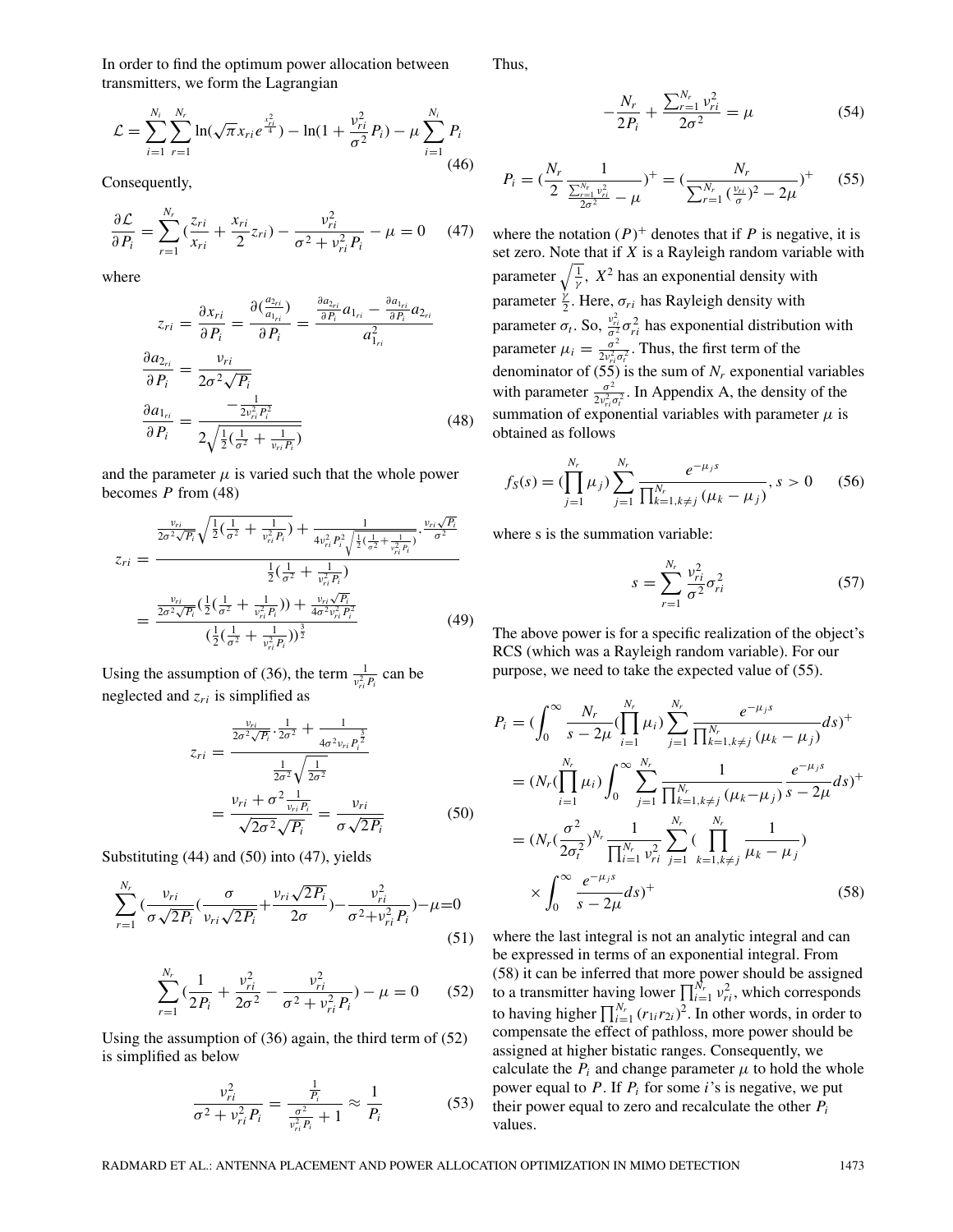

Fig. 1. Block diagram of algorithm.

## V. IMPROVING THE ALGORITHM THROUGH SUCCESSIVE OPTIMIZATIONS

In Sections II and III, transmit and receive antennas' positions were determined assuming that all transmitters have the same power. Using the resulting positions, we proposed a power allocation scheme in Section IV in order to improve the detection performance. At this stage, we can further improve performance, by using the allocated powers as the powers used in the antennas' positioning. In other words, we repeat transmit and receive antennas' positioning using the new power levels, iteratively. Next, the power allocation is repeated using the new antennas' positions. This procedure of improving the results of antennas' positions using the allocated powers will be repeated until a satisfying convergence is obtained. The block diagram of the overall algorithm is shown in Fig. 1.

#### VI. SIMULATIONS

In our simulations, we assume a square-shaped region with sides equal to 30 km. The goal is to place three transmitters and three receivers in a widely separated MIMO configuration. In addition, the powers transmitted should be determined such that the total power is 30 kW.

Also, in order to obtain a more practical scenario, we use a priority function that defines the value of importance of each location from the detection point of view, with a value ranging from 0 to 1. In other words, the places with a higher degree of importance are assigned higher values in the priority function so that detecting the object in those places is more emphasized. By use of such criteria, the procedure of placing the transmitters and receivers differs a little from the one described before. The difference is that the reciprocal of this priority function's value at each location is also multiplied by the weighting coefficient. In this way, the value of the criterion used in the process of placing transmit and receive antennas is prioritized where the priority function has higher values. The priority function used in the simulations is shown in Fig. 2. It is inferred that the two points at  $(3.15, -7.35)$  km,  $(-8.45,$ 3.55) km have the highest priorities.

Subsequently, we apply the process described in Section II to choose the positions of the three transmit antennas. The result is shown in Fig. 3. The power gained



Fig. 2. Priority function.



Fig. 3. Power gained at each point from three positioned transmitters.

TABLE II Receive Antennas Positions

| Receiver | x(km)   | y(km)  |
|----------|---------|--------|
| #1       | $-1.4$  | $-1.4$ |
| #2       | $-10.4$ | $-8.8$ |
| #3       | 10.4    | $-4.2$ |

at each location from the three positioned transmitters is also shown.

Now, we locate the positions of the three receivers based on the procedure described in Section III using the priority function mentioned earlier. As described there, the positions are chosen one by one, using the SNR obtained from the previously positioned receiver(s) as the weighting coefficients. The result of receivers' positions obtained using this procedure is shown in Table II.

Finally, using the waterfilling power allocation scheme proposed in Section IV, the powers dedicated to the transmitters are listed in Table III. It can be verified that the power assigned to transmitter 1 is lower than the others. In fact, due to its vicinity to the receivers, the overall bistatic ranges resulting from this transmitter are lower, which as described earlier, leads to lower dedicated power level.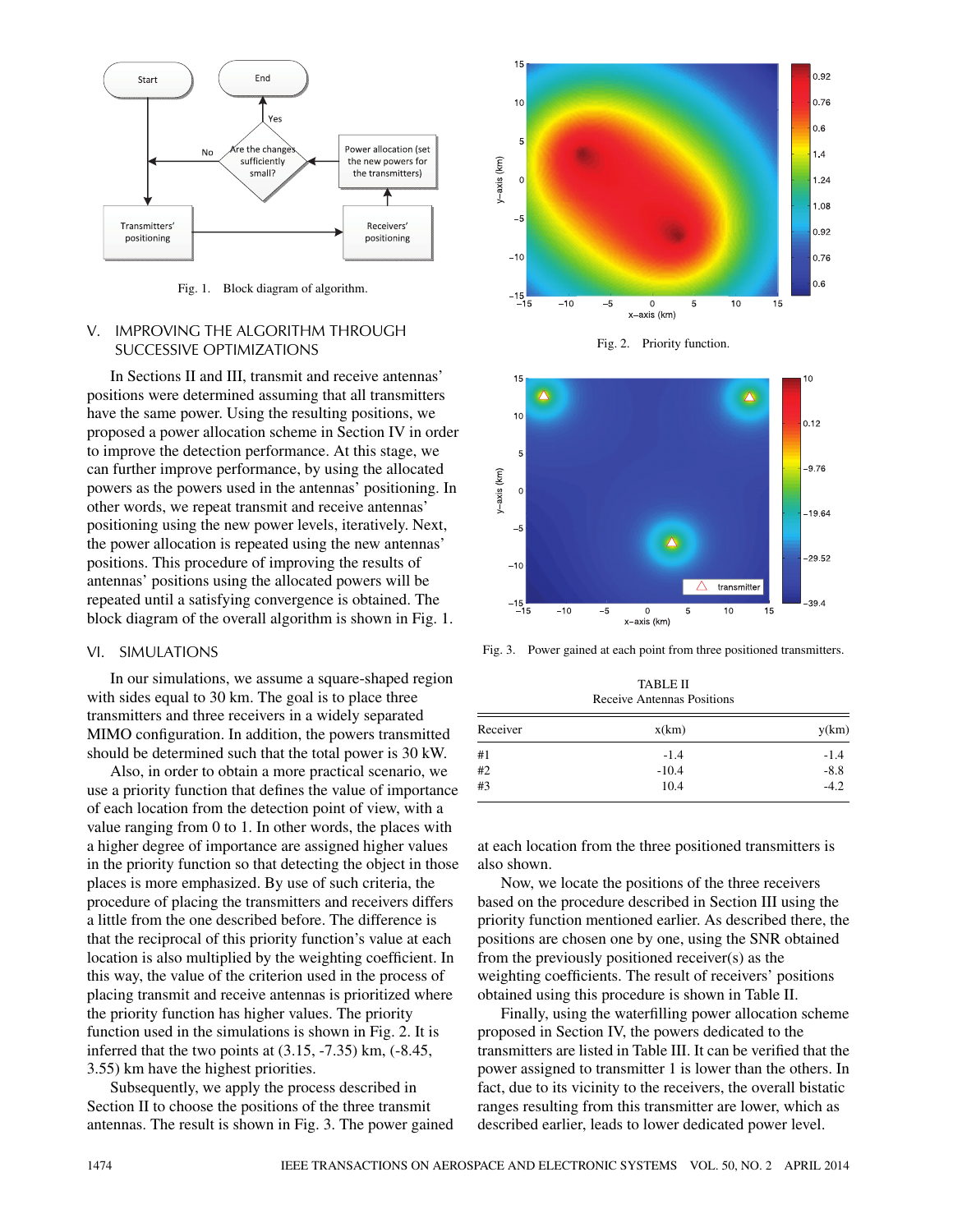TABLE III Powers Allocated to Transmitters after Waterfilling

| Transmitter | x(km)   | y(km)  | power(kW) |
|-------------|---------|--------|-----------|
| #1          | 3.0     | $-7.0$ | 5.748     |
| #2          | $-12.8$ | 12.6   | 12.659    |
| #3          | 12.6    | 12.4   | 11.593    |



Fig. 4. Antennas' geometry and overall SNR after fourth iteration.



Fig. 5. Overall SNR for arbitrary antenna geometry with equal transmit powers.

In order to achieve a more efficient procedure, we can repeat the previous steps as described in Section V. For the scenario of our interest, a satisfying convergence can be achieved after three more iterations. The resulting powers for the three transmitters of Table III are 5.777 kW, 13.557 kW, and 10.666 kW, respectively. Also the antennas' geometry and SNR plot, after the fourth iteration, are shown in Fig. 4.

In order to show the power allocation and geometry's influence on the detection performance, the overall SNR for an arbitrary antenna positioning with the transmitters having the same power (each 10 kW) is shown in Fig. 5. Comparing this result with Fig. 4, the dependence of the



Fig. 6. Average weighted ROC.

detection on the antennas' positions and the powers allocated is observed. Also the average weighted receiver operating characteristic (ROC) (ROC averaged over the whole region, changing the target's position and weighted with the priority function) for these two cases are depicted in Fig. 6, which verifies the improvement of the proposed procedure.

#### VII. CONCLUSION

After designing the Neyman-Pearson detector for a Rayleigh scatter model in a MIMO configuration, we showed that the detection performance critically depends on the geometry of transmit and receive antennas. As the resulting power and SNR are highly dependent on the relative positions of transmitters, receivers, and the object to be localized, it can be a good criterion for choosing the positions of the antennas. Accordingly, we proposed a procedure to place transmit antennas and then receive antennas. It should be noted that the optimal solution is to place all antennas simultaneously according to the proposed criteria, but because of high complexity we developed a suboptimal procedure to locate the antennas one after another. Subsequently, we addressed the problem of assigning the transmitters' powers under the total power constraint. With this goal in mind, using the results of the designed detector, we arrived at a waterfilling-type method used in traditional MIMO wireless communication system designs.

#### APPENDIX A. SUM OF INDEPENDENT EXPONENTIALS

LEMMA 1. *Let*  $(X_i)_{i=1...n}$ ,  $n \geq 2$ , *be independent exponential random variables with pairwise distinct respective parameters λ*i*. Then, the density of their sum is*

$$
f_{X_1+X_2+\dots+X_n}(x) = \left[\prod_{i=1}^n \lambda_i\right] \sum_{\substack{j=1 \ \prod_{\substack{k \neq j}} \lambda_k - \lambda_j \\ k \neq j}}^n \frac{e^{-\lambda_j x}}{\prod_{\substack{k=1 \ k \geq 1}} (\lambda_k - \lambda_j)}, \quad x > 0. \tag{50}
$$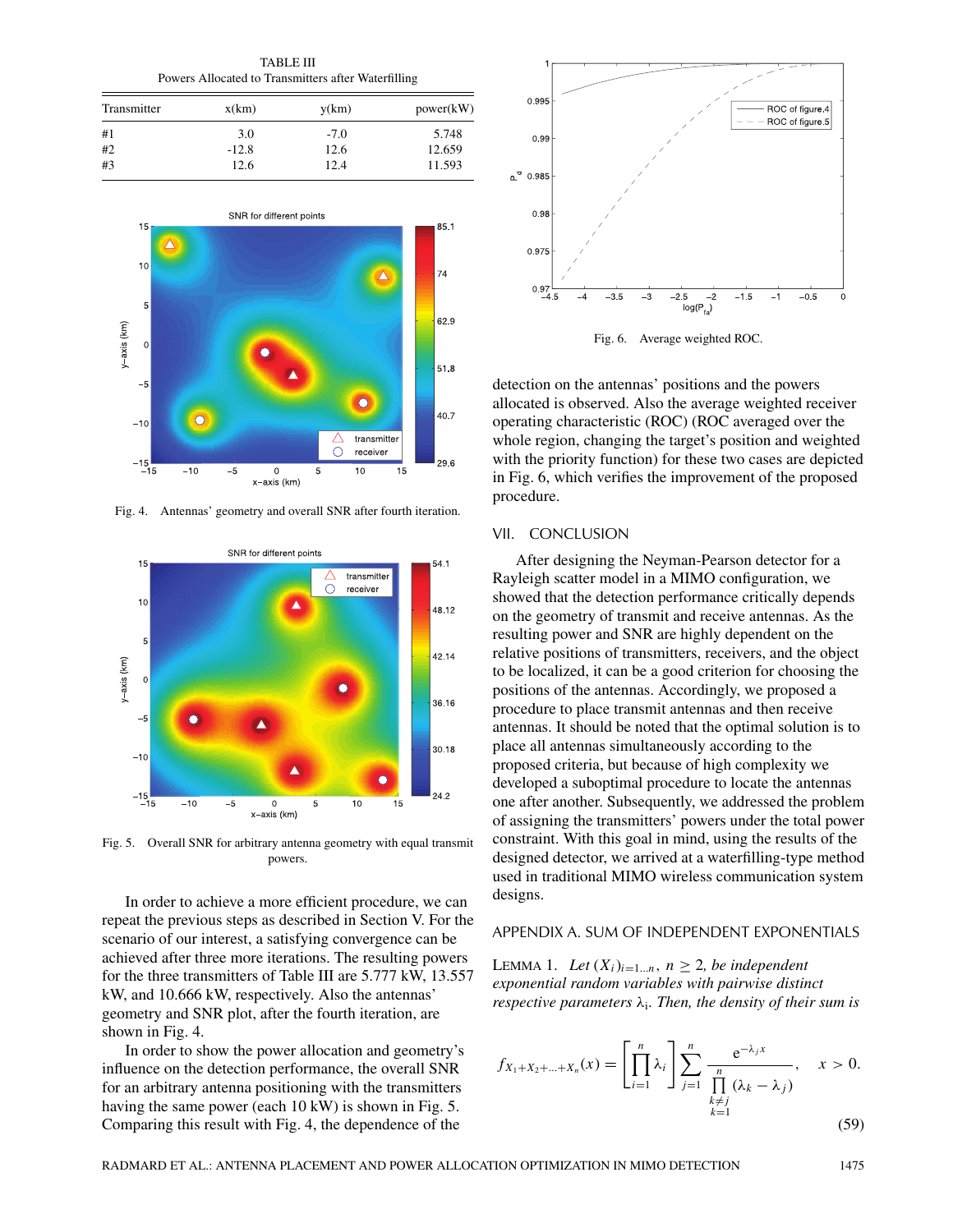PROOF. First, we compute the convolutions required in the proof.

$$
e^{-ax} * e^{-bx} = \int_0^x e^{-a(x-u)} e^{-bu} du
$$
  
=  $e^{-ax} \frac{e^{(a-b)x} - 1}{a - b} = \frac{e^{-bx} - e^{-ax}}{a - b}.$  (60)

For  $n = 2$ ,

$$
f_{X_1+X_2}(x) = f_{X_1}(x) * f_{X_2}(x)
$$
  
=  $\lambda_1 \lambda_2 \frac{e^{-\lambda_2 x} - e^{-\lambda_1 x}}{\lambda_1 - \lambda_2}$   
=  $\lambda_1 \lambda_2 \left[ \frac{e^{-\lambda_1 x}}{\lambda_2 - \lambda_1} + \frac{e^{-\lambda_2 x}}{\lambda_1 - \lambda_2} \right],$  (61)

in accordance to (59). Now, inductively, we fix  $n \geq 3$ , and assume the statement is true for  $n - 1$ . Then

$$
f_{X_1+X_2+\ldots+X_n}(x) = f_{X_1+X_2+\ldots+X_{n-1}}(x) * f_{X_n}(x)
$$
  
\n
$$
= \left[ \prod_{i=1}^{n-1} \lambda_i \right] \sum_{j=1}^{n-1} \frac{e^{-\lambda_j x}}{\prod_{\substack{k \neq j \\ k=1}}^{n-1} (\lambda_k - \lambda_j)}
$$
  
\n
$$
= \left[ \prod_{i=1}^n \lambda_i \right] \sum_{j=1}^{n-1} \frac{e^{-\lambda_n x} - e^{-\lambda_j x}}{(\lambda_j - \lambda_n) \prod_{\substack{k \neq j \\ k \neq j}}^{n-1} (\lambda_k - \lambda_j)}
$$
  
\n
$$
= \left[ \prod_{i=1}^n \lambda_i \right] \left[ \sum_{j=1}^{n-1} \frac{e^{-\lambda_j x}}{\prod_{\substack{k \neq j \\ k \neq j}}^{n} (\lambda_k - \lambda_j)} - \sum_{j=1}^{n-1} \frac{e^{-\lambda_n x}}{\prod_{\substack{k \neq j \\ k \neq j}}^{n} (\lambda_k - \lambda_j)} \right]
$$

The proof is done as we show that the coefficient of e−*λnx* fits the coefficients seen in the sum of (59), i.e.,

 $\underset{k=1}{\overset{k \neq j}{k=1}}$ 

$$
-\sum_{j=1}^{n-1} \frac{1}{\prod_{\substack{k=1 \ k \neq j}}^{n} (\lambda_k - \lambda_j)} = \frac{1}{\prod_{k=1}^{n-1} (\lambda_k - \lambda_n)}
$$
(62)

 $\underset{k=1}{\overset{k \neq j}{k=1}}$ 

⎤

 $\begin{array}{c} \begin{array}{c} \begin{array}{c} \begin{array}{c} \end{array} \\ \begin{array}{c} \end{array} \\ \begin{array}{c} \end{array} \\ \begin{array}{c} \end{array} \end{array} \end{array}$ 

or, equivalently,

$$
\sum_{j=1}^n \frac{1}{\prod_{\substack{k \neq j \\ k \equiv 1}}^n (\lambda_k - \lambda_j)} = 0.
$$

Subsequently, we will have

$$
\sum_{j=1}^{n} \frac{1}{\prod_{\substack{k=1 \ k \neq j}}^{n} (\lambda_k - \lambda_j)} = \sum_{j=1}^{n} \frac{\prod_{\substack{k \neq l \neq j \\ k, l=1}}^{n} (\lambda_k - \lambda_l)}{\prod_{\substack{k=1 \ k \neq j \\ k, l=1}}^{n} (\lambda_k - \lambda_l)}
$$

which is zero, if and only if

$$
\sum_{j=1}^n \prod_{\substack{k \neq l \neq j \\ k, l=1}}^n (\lambda_k - \lambda_l)
$$

is zero. We transform the latter in the following display.

$$
\sum_{j=1}^{n} \prod_{\substack{k \neq l \neq j \\ k, l=1}}^{n} (\lambda_{k} - \lambda_{l})
$$
\n
$$
= \sum_{j=1}^{n} \prod_{\substack{j \neq k \neq l \neq j \\ k, l=1}}^{n} (\lambda_{k} - \lambda_{l}) \prod_{\substack{k=j \neq l \\ k, l=1}}^{n} (\lambda_{k} - \lambda_{l})
$$
\n
$$
= \pm \sum_{j=1}^{n} \prod_{\substack{j \neq k > l \neq j \\ k, l=1}}^{n} (\lambda_{k} - \lambda_{l})^{2} \prod_{\substack{k=j>l \\ k, l=1}}^{n} (\lambda_{k} - \lambda_{l}) \prod_{\substack{k=j\n
$$
= \pm \sum_{j=1}^{n} \prod_{\substack{j \neq k > l \neq j \\ k, l=1}}^{n} (\lambda_{k} - \lambda_{l})^{2} \prod_{\substack{j=k>l \\ k, l=1}}^{n} (\lambda_{k} - \lambda_{l}) \prod_{\substack{k>l=j \\ k, l=1}}^{n} (\lambda_{k} - \lambda_{l}) (-1)^{n-j}
$$
\n
$$
= \pm \prod_{\substack{k>l \\ k, l=1}}^{n} (\lambda_{k} - \lambda_{l}) \sum_{\substack{j=1 \\ j \neq k > l \neq j \\ k, l=1}}^{n} \prod_{\substack{j \neq k > l \neq j \\ k, l=1}}^{n} (\lambda_{k} - \lambda_{l}) (-1)^{n-j}, \qquad (63)
$$
$$

which is zero, if and only if

$$
\sum_{j=1}^{n} \prod_{\substack{j \neq k > l \neq j \\ k, l=1}}^{n} (\lambda_k - \lambda_l)(-1)^j
$$
 (64)

is zero. Notice that the product is a Vandermonde determinant of the form

$$
\begin{vmatrix}\n1 & \lambda_1 & \lambda_1^2 & \cdots & \lambda_1^{n-2} \\
1 & \lambda_2 & \lambda_2^2 & \cdots & \lambda_2^{n-2} \\
\vdots & \vdots & \vdots & \ddots & \vdots \\
1 & \lambda_{j-1} & \lambda_{j-1}^2 & \cdots & \lambda_{j-1}^{n-2} \\
1 & \lambda_{j+1} & \lambda_{j+1}^2 & \cdots & \lambda_{j+1}^{n-2} \\
\vdots & \vdots & \vdots & \ddots & \vdots \\
1 & \lambda_n & \lambda_n^2 & \cdots & \lambda_n^{n-2}\n\end{vmatrix},
$$

and hence, (64) is equal to the expansion of the determinant

|  |  |  | $\begin{vmatrix} 1 & 1 & \lambda_1 & \lambda_1^2 & \cdots & \lambda_1^{n-2} \\ 1 & 1 & \lambda_2 & \lambda_2^2 & \cdots & \lambda_2^{n-2} \end{vmatrix}$ |
|--|--|--|----------------------------------------------------------------------------------------------------------------------------------------------------------|
|  |  |  | $\begin{vmatrix} \vdots & \vdots & \vdots & \ddots & \vdots \\ 1 & 1 & \lambda_n & \lambda_n^2 & \cdots & \lambda_n^{n-2} \end{vmatrix}$                 |
|  |  |  |                                                                                                                                                          |

w.r.t. its second column. As this determinant is zero, so is (64) and thus, (62) is proved.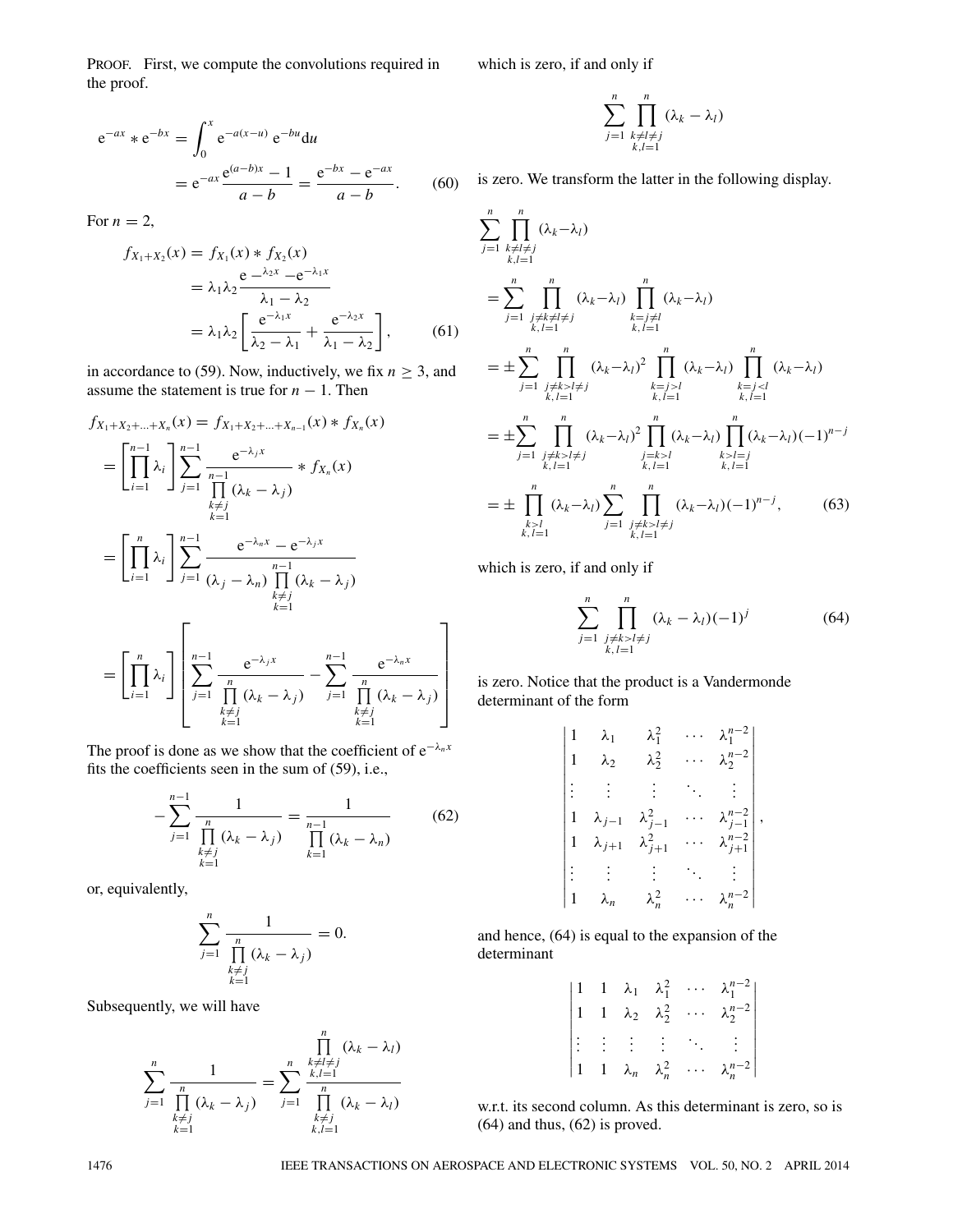# APPENDIX B. *T* IS A MONOTONICALLY INCREASING FUNCTION OF  $\frac{a_{2ri}}{a_{1ri}}$

For certain  $i$  and  $r$ , the test statistic  $(T)$ , defined in (33), is a function of  $\frac{a_{2ri}}{a_{1ri}}$  as below

Log
$$
(1 + \frac{a_{2ri}}{a_{1ri}}\sqrt{\pi}e^{\frac{a_{2ri}^2}{4a_{1ri}^2}}Q(-\frac{a_{2ri}}{\sqrt{2}a_{1ri}}))
$$
 (65)

The argument of the logarithm function is the product of three functions:

$$
f_1(\frac{a_{2ri}}{a_{1ri}}) = \frac{a_{2ri}}{a_{1ri}}\tag{66}
$$

$$
f_2(\frac{a_{2ri}}{a_{1ri}}) = e^{\frac{a_{2ri}^2}{4a_{1ri}^2}}
$$
 (67)

$$
f_3(\frac{a_{2ri}}{a_{1ri}}) = Q(-\frac{a_{2ri}}{\sqrt{(2)}a_{1ri}})
$$
 (68)

which are all monotonically increasing functions of their arguments, and therefore,  $\frac{a_{2ri}}{a_{1ri}}$ . Consequently, the product of these three functions is monotonically increasing as well. As a result, the statistic is a monotonically increasing function of  $\frac{a_{2ri}}{a_{1ri}}$ .

#### **REFERENCES**

- [1] Haimovich, A. M., Blum, R. S., and Cimini, L. J. MIMO radar with widely separated antenna. *IEEE Signal Processing Magazine*, **25**, 1 (2007), 116–129.
- [2] Li, J., and Stoica, P. MIMO radar with colocated antennas. *IEEE Signal Processing Magazine*, **24**, 5 (2007), 106–114.
- [3] Radmard, M., Karbasi, S. M., Khalaj, B. H., and Nayebi, M. M. Data association in multi-input single-output passive coherent location schemes. *IET Radar, Sonar & Navigation*, **6**, 3 (2012), 149–156.
- [4] Radmard, M., Karbasi, S. M., and Nayebi, M. M. Data Fusion in MIMO DVB-T-based passive coherent location.
	- *IEEE Transactions on Aerospace and Electronic Systems*, **49**, 3 (July 2013), 1725–1737.
- [5] Lehmann, N. H., Fishler, E., Haimovich, A. M., Blum, R. S., Chizhik, D., Cimini, L. J., and Valenzuela, R. A. Evaluation of transmit diversity in MIMO-radar direction finding. *IEEE Transactions on Signal Processing*, **55**, 5 (2007), 2215–2225.
- [6] Fishler, E., Haimovich, A., Blum, R. S., Cimini, L. J., Chizhik, D., and Valenzuela, R. A. Spatial diversity in radars-models and detection performance. *IEEE Transactions on Signal Processing*, **54**, 3 (2006), 823–838.
- [7] Fishler, E., Haimovich, A., Blum, R., Chizhik, D., Cimini, L., and Valenzuela, R. MIMO radar: An idea whose time has come. In *Proceedings of the IEEE Radar Conference*, 2004, pp. 71–78.
- [8] Godrich, H., Haimovich, A. M., and Blum, R. S. Cramer Rao bound on target localization estimation in MIMO radar systems. In *42nd Annual Conference on Information Sciences and Systems*, 2008, pp. 134–139.
- [9] Godrich, H., Haimovich, A. M., and Blum, R. S. Target localization accuracy gain in MIMO radar-based systems. *IEEE Transactions on Information Theory*, **56**, 6 (2010), 2783–2803.
- [10] Godrich, H., Haimovich, A. M., and Blum, R. S. Target localisation techniques and tools for multiple-input multiple-output radar. *IET Radar, Sonar & Navigation*, **3**, 4 (2009), 314–327.
- [11] He, Q., Blum, R. S., Godrich, H., and Haimovich, A. M. Target velocity estimation and antenna placement for MIMO radar with widely separated antennas. *IEEE Journal of Selected Topics in Signal Processing*, **4**, 1 (2010), 79–100. [12] Radmard, M., Khalaj, B. H., Chitgarha, M. M., Nazari-Majd, M.,
- and Nayebi, M. M. Receivers' positioning in MIMO DVB-T based passive coherent location. *IET Radar, Sonar & Navigation*, **6**, 7 (2012), 603–610.
- [13] Nazari-Majd, M., Chitgarha, M. M., Radmard, M., and Nayebi, M. M. Probability of missed detection as a criterion for receiver placement in MIMO PCL. In *IEEE Radar Conference* (RADAR), 2012, pp. 924–927.
- [14] Chitgarha, M. M., Nazari-Majd, M., Radmard, M., and Nayebi, M. M. Choosing the position of the receiver in a MISO passive radar system. In *9th European Radar Conference* (EuRAD), 2012, pp. 318–321.
- [15] Akhtar, J. Energy allocation for correlated MIMO radar antennas with Ricean targets. In *11th International Radar Symposium* (IRS), 2010, pp. 1–4.
- [16] Akcakaya, M., and Nehorai, A. MIMO radar detection and adaptive design in compound-Gaussian clutter. In *IEEE Radar Conference*, 2010, pp. 236–241.
- [17] Akcakaya, M., and Nehorai, A. Adaptive MIMO radar design and detection in compound-Gaussian clutter. *IEEE Transactions on Aerospace and Electronic Systems*, **47**, 3 (2011), 2200–2207. [18] Gogineni, S. and Nehorai, A.
- Target estimation using sparse modeling for distributed MIMO radar. *IEEE Transactions on Signal Processing*, **59**, 11 (2011), 5315–5325.
- [19] Aittomaki, T., Godrich, H., Poor, H. V., and Koivunen, V. Resource allocation for target detection in distributed MIMO radars. In *Forty Fifth Asilomar Conference on Signals, Systems and Computers* (ASILOMAR), 2011, pp. 873–877.
- [20] Godrich, H., Petropulu, A., and Poor, H. V. Resource allocation schemes for target localization in distributed multiple radar architectures. In *Proceedings of European Signal Processing Conference*, 2010.
- [21] Poor, H. V. *An Introduction to Signal Detection and Estimation*. New York: Springer, 1994.